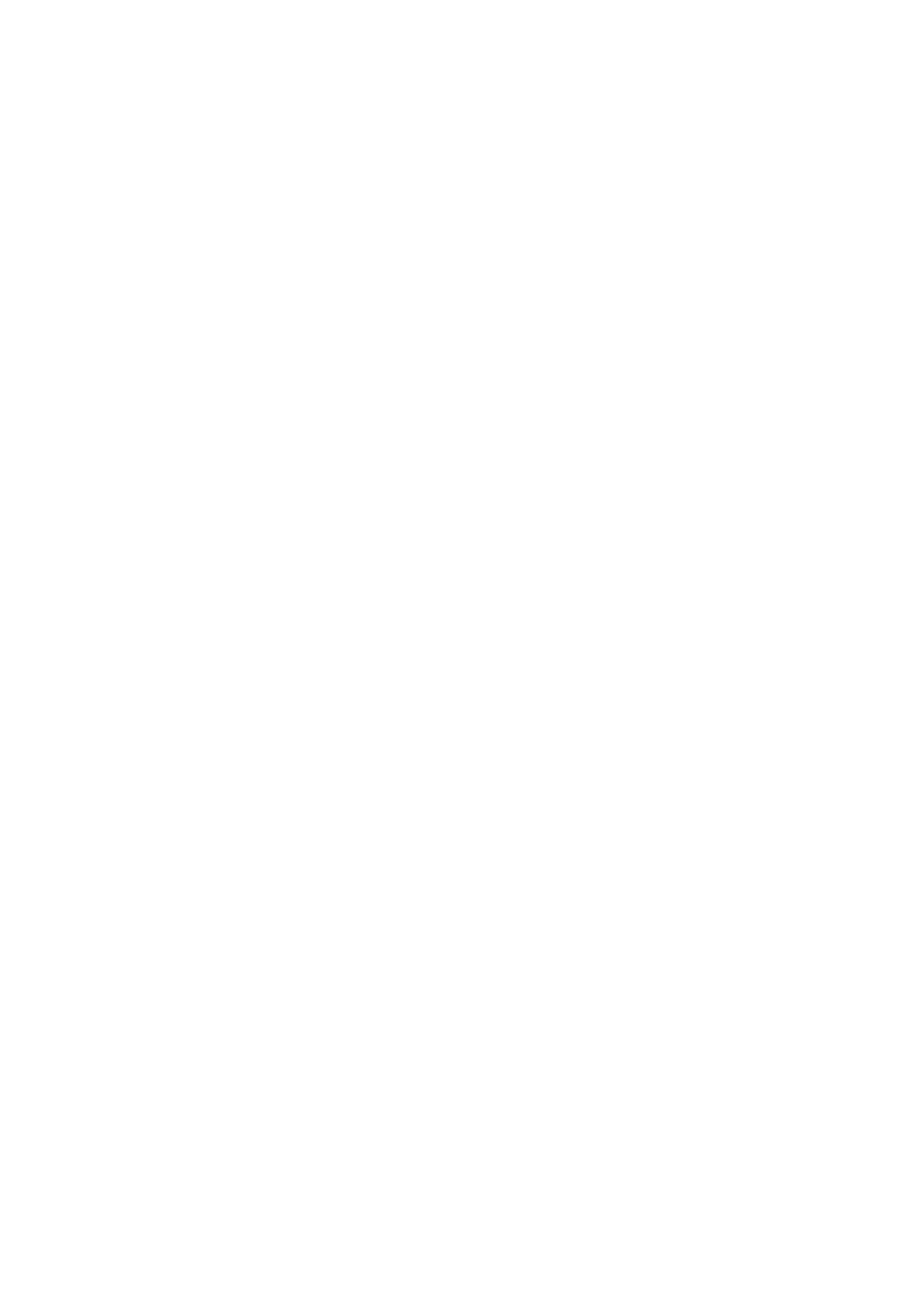**THE FOLLOWING ACCOMPANYING DOCUMENTS ARE ALSO PUBLISHED: Explanatory Notes (SP Bill 6-EN), a Financial Memorandum (SP Bill 6-FM), a Policy Memorandum (SP Bill 6-PM), a Delegated Powers Memorandum (SP Bill 6-DPM) and statements on legislative competence (SP Bill 6-LC).** 

# Coronavirus (Discretionary Compensation for Self-isolation) (Scotland) Bill [AS INTRODUCED]

An Act of the Scottish Parliament to temporarily modify sections of the Public Health etc. (Scotland) Act 2008 which require health boards to pay compensation for self-isolation so that, where self-isolation is for a reason relating to coronavirus, health boards have discretion as to whether to pay compensation; and to provide for the expiry of a provision of the Coronavirus Act 2020 which temporarily modified the same sections of the Public Health etc. (Scotland) Act 2008.

#### **1 Discretionary compensation for self-isolation**

- (1) The Public Health etc. (Scotland) Act 2008 applies in accordance with the modifications in subsections (2) and (3).
- *10* (2) Section 56 has effect as if—
- (a) in subsection (1), at the beginning there were inserted "Subject to subsection  $(1A),$ ",
	- (b) after subsection (1), there were inserted—
	- "(1A) If the request under subsection (1) is made for a reason relating to coronavirus, the health board may compensate the person to whom the request is made, but is not required to do so.",
	- (c) after subsection (6), there were inserted—
	- "(7) In this section, "coronavirus" means severe acute respiratory syndrome coronavirus 2 (SARS-CoV-2).".
	- *20* (3) Section 58 has effect as if—
		- (a) in subsection (2), at the beginning, there were inserted "Subject to subsection  $(2A)$ ,",
		- (b) after subsection (2), there were inserted—
		- "(2A) If the order or, as the case may be, the request by the health board is made for a reason relating to coronavirus, the board may compensate the carer, but is not required to do so.",
		- (c) after subsection (5), there were inserted—

*5*

*15*

*25*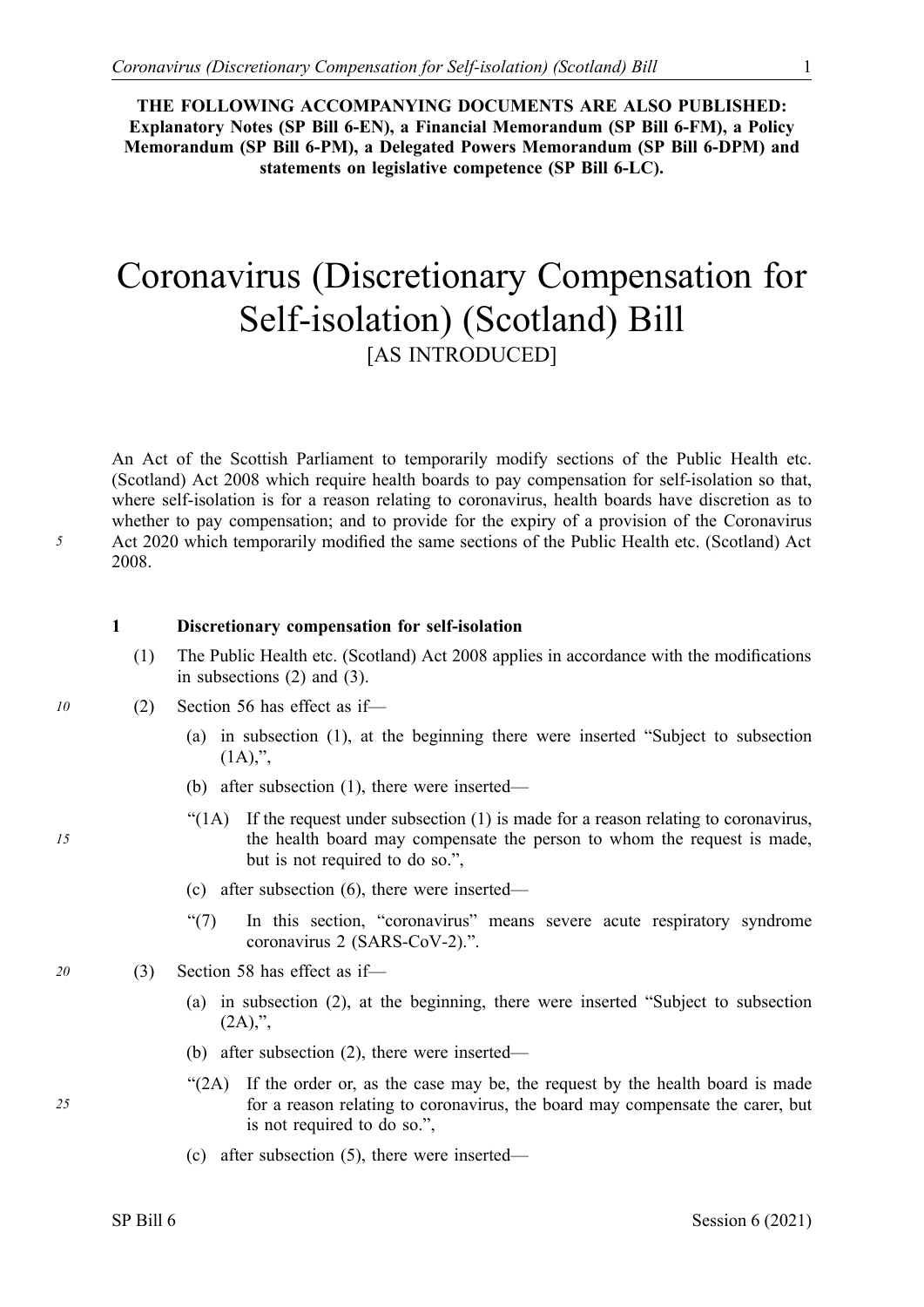"(6) In this section, "coronavirus" means severe acute respiratory syndrome coronavirus 2 (SARS-CoV-2).".

#### **2 Expiry of section 1**

- (1) Section 1 expires at the end of 31 October 2022.
- *5* (2) The Scottish Ministers may by regulations make transitional, transitory or saving provision in connection with the expiry of section 1 under this section.
	- (3) Regulations under this section may make different provision for different purposes or areas.
	- (4) Regulations under this section are subject to the negative procedure.

#### *10* **3 Power to alter expiry date**

- *1* (1) The Scottish Ministers may by regulations provide that section 1—
	- (a) does not expire at the time when it would otherwise expire, and
	- (b) expires instead at such earlier time as is specified in the regulations.
	- (2) The Scottish Ministers may by regulations provide that section 1—
	- *15* (a) does not expire at the time when it would otherwise expire, and
		- (b) expires instead at such later time as is specified in the regulations.
		- (3) A time specified under subsection (2) must not be later than the end of the period of 6 months beginning with the time when section 1 would otherwise have expired.
		- (4) Regulations under this section may—
	- *20* (a) make different provision for different purposes or areas,
		- (b) make transitional, transitory or saving provision.
		- (5) In this section, references to the time when section 1 would otherwise expire or would otherwise have expired are references to the time when that would occur or would have occurred whether under section 2 or previous regulations under subsection (1) or (2).

#### *25* **4 Procedure for regulations under section 3**

- (1) Regulations under section 3(1) are subject to the negative procedure.
- (2) Regulations under section 3(2) are subject to the affirmative procedure.
- (3) At the same time as laying a draft Scottish statutory instrument containing regulations under section 3(2) before the Scottish Parliament in accordance with section 29(2) of the Interpretation and Legislative Reform (Scotland) Act 2010, the Scottish Ministers must lay before the Parliament a statement of their reasons why the regulations should be made.
- (4) If the Scottish Ministers consider that regulations under section 3(2) need to be made urgently—
- *35* (a) subsections (2) and (3) do not apply, and
	- (b) the regulations (the "emergency regulations")—
		- (i) must be laid before the Scottish Parliament, and

*30*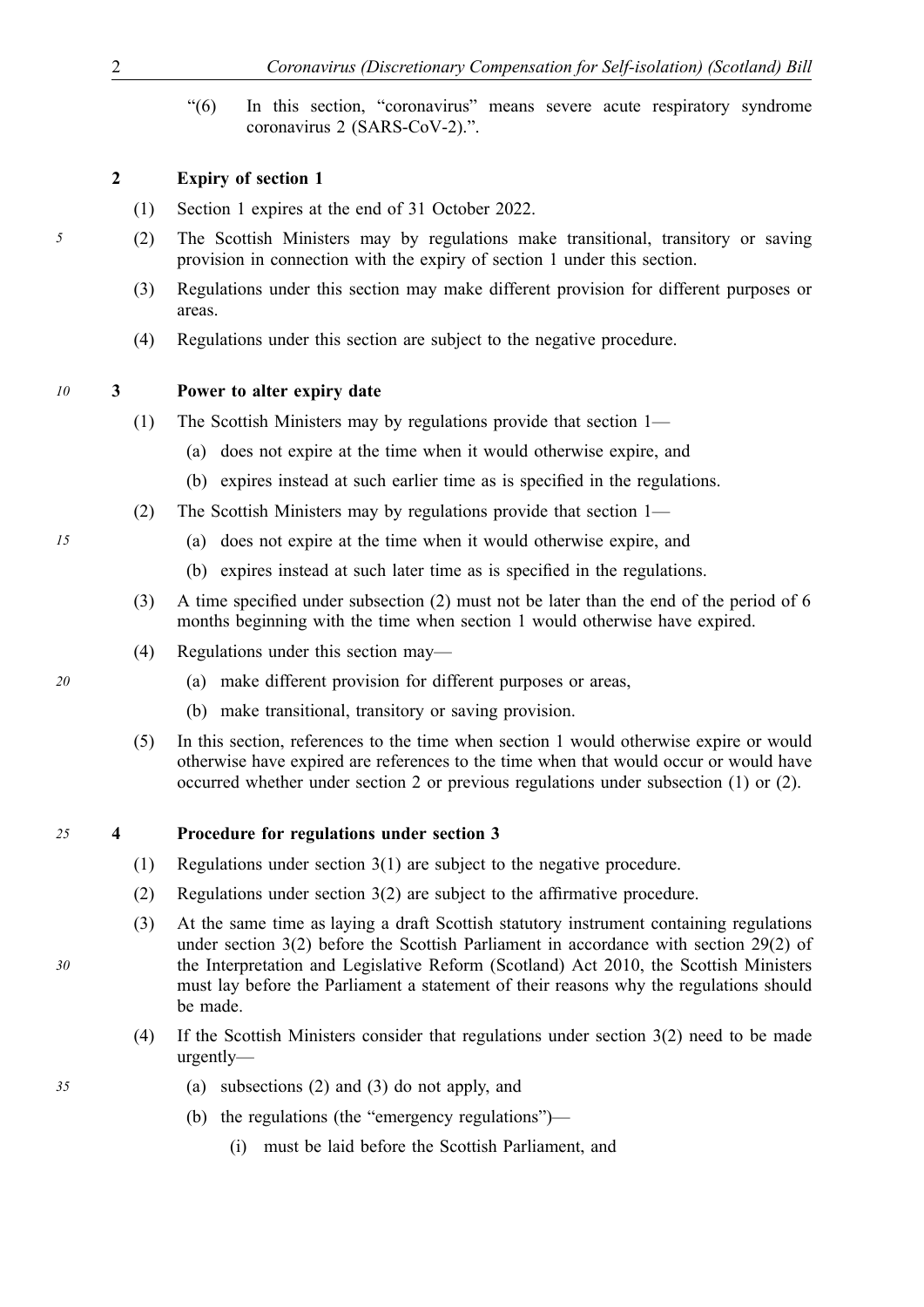- (ii) cease to have effect on the expiry of the period of 28 days beginning with the date on which the regulations were made unless, before the expiry of that period, the regulations have been approved by a resolution of the Parliament.
- *5* (5) If emergency regulations are made, the Scottish Ministers must, at the same time as laying the regulations before the Parliament, lay before the Parliament a statement of their reasons for making the regulations.
	- (6) In calculating any period of 28 days for the purposes of subsection (4)(b)(ii), no account is to be taken of any period during which the Scottish Parliament is—
- *10* (a) dissolved, or
- *1* (b) in recess for more than 4 days.
	- (7) Where emergency regulations cease to have effect under subsection  $(4)(b)(ii)$ , that does not—
		- (a) affect anything previously done by reference to the regulations,
	- *15* (b) prevent new emergency regulations being made to the same or similar effect.

#### **5 Coronavirus Act 2020: expiry of paragraph 46 of schedule 21**

- (1) If and in so far as it has not already expired, paragraph 46 of schedule 21 of the Coronavirus Act 2020 (modification of Public Health etc. (Scotland) Act 2008) expires on the date on which this Act comes into force.
- *20* (2) The Scottish Ministers may by regulations make transitional, transitory or saving provision in connection with the expiry under subsection (1) of paragraph 46 of schedule 21 of the Coronavirus Act 2020.
	- (3) Regulations under this section may make different provision for different purposes or areas.
- *25* (4) Regulations under this section are subject to the negative procedure.

#### **6 Commencement**

This Act comes into force on the day after Royal Assent.

#### **7 Short title**

The short title of this Act is the Coronavirus (Discretionary Compensation for Self-isolation) (Scotland) Act 2022.

*30*